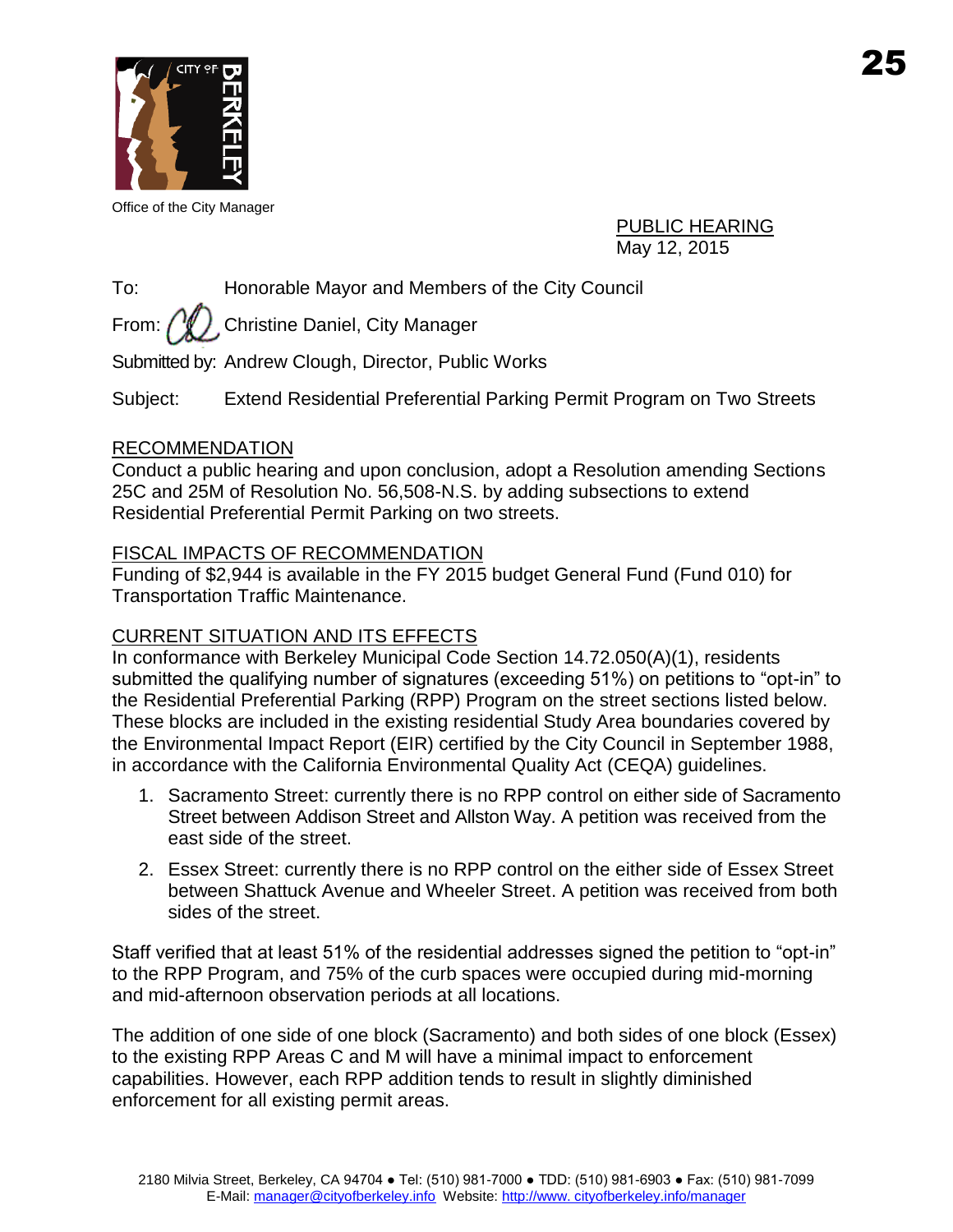#### BACKGROUND

Expansion of the RPP Program was approved by the City Council in February 1989, after certifying the associated Environmental Impact Report (EIR). The analysis was done for a Study Area as shown on Attachment 3, and 14 RPP areas (A-N) have been designated to date. While permit parking has been established for the majority of blocks within the EIR study area, there are approximately 300 blocks that do not, as yet, have permit parking restrictions.

The RPP Program allows for residents to petition the City to "opt-in" or "opt-out" of the Program. The process requires submittal of a petition containing the names of residents from at least 51% of the dwellings with addresses along the affected block, and a parking survey of the blocks showing that 75% of the available on-street parking spaces are occupied during the mid-morning and mid-afternoon time periods. In addition, the block petitioning to opt-in should be included in the existing residential Study Area boundaries covered by the EIR certified by the Council in September 1988, in accordance with the California Environmental Quality Act (CEQA) guidelines.

#### ENVIRONMENTAL SUSTAINABILITY

The expansion of the RPP program to include these blocks will require a change in behavior of commuters currently parking there. These commuters will need to either park farther away, move their cars every 2 hours, or change to an alternative mode of transportation. While the exact numbers associated with each of these behavioral changes are hard to predict, a modal shift by some commuters to walking, bicycling, public transportation, or carpooling would lead to a small decrease in criteria air pollutants and greenhouse gas emissions.

#### RATIONALE FOR RECOMMENDATION

Since residents from over 51% of households in the blocks in question have signed a petition and parking surveys show over 75% occupancy, these blocks meet the requirements set forth by the BMC for inclusion into the RPP Program.

#### ALTERNATIVE ACTIONS CONSIDERED

Council could leave these streets with unrestricted parking. However, in the past, Council has routinely approved the "opting in" of blocks where the requisite number of households has signed a petition requesting RPP control, and where the parking utilization exceeds 75%.

#### CONTACT PERSON

Farid Javandel, Transportation Manager, Public Works, 981-7010 Matthew Cotterill, Traffic Engineering Assistant, Public Works, 981-6433

#### Attachments:

- 1. Resolution
- 2. Public Hearing Notice
- 3. Map of Residential Permit Parking Zones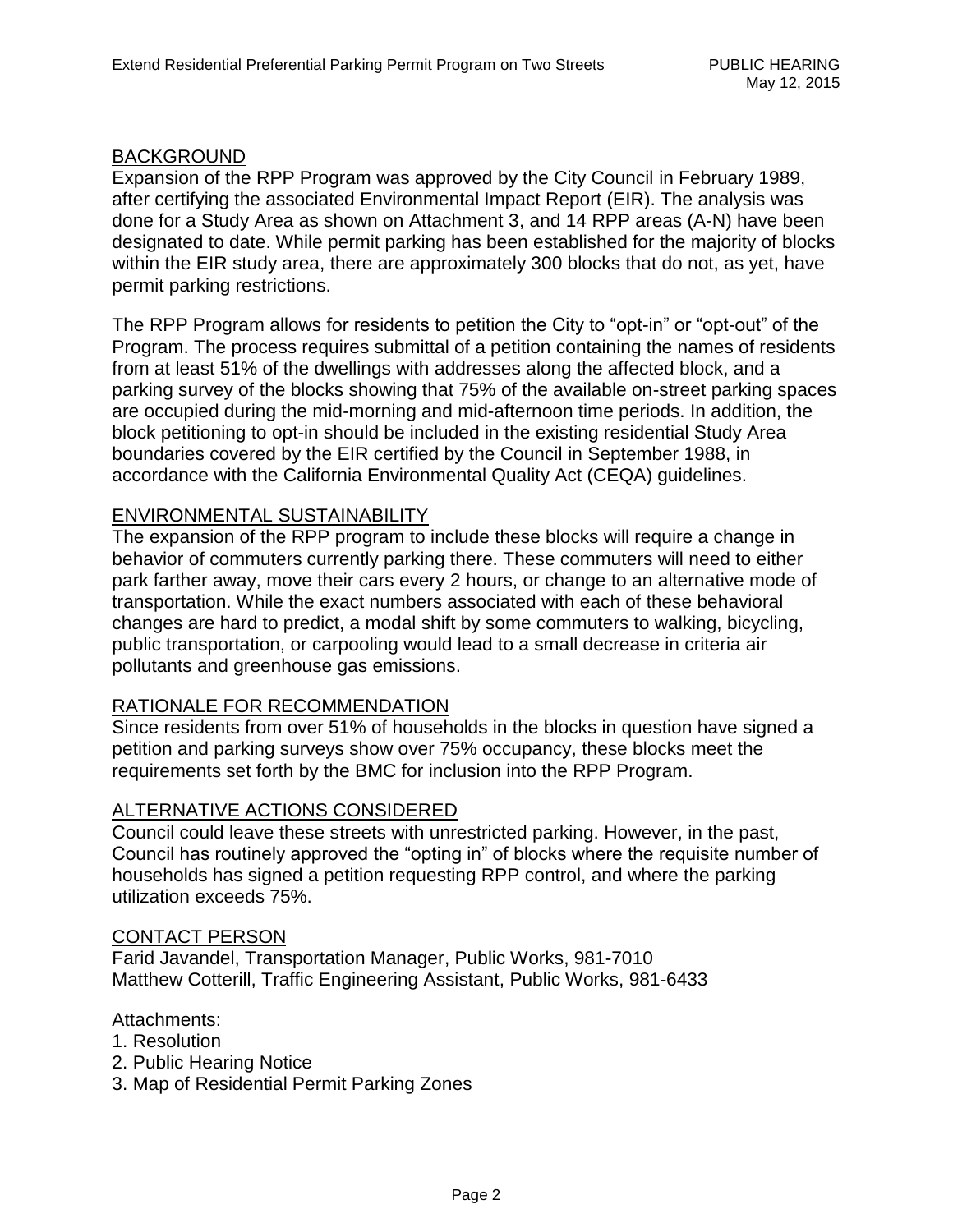## RESOLUTION NO. ##,###-N.S.

## EXTEND RESIDENTIAL PERMIT PARKING PROGRAM ON TWO STREETS

WHEREAS, Berkeley Municipal Code Section 14.72.050.A.1, Designation of a Residential Permit Parking Area, allows for residents to petition the City to "opt-in" or "opt-out" of the program and requires submittal of a petition containing the signatures of residents from at least 51% of the dwellings; and

WHEREAS, residents of at least 51% of the dwellings on the following blocks have petitioned to "opt-in" to Residential Permit Parking:

1. the east side of Sacramento Street between Addison Street and Allston Way; both sides of Essex Street between Shattuck Avenue and Wheeler Street; and City staff concurs; and

WHEREAS, staff has conducted field observations to determine that at least 75% of the available on-street parking spaces are occupied during the mid-morning and midafternoon time periods; and

WHEREAS, the designation of these blocks as a residential permit parking area will not be detrimental to the health, safety, peace, morals, comfort and general welfare of persons residing in the area designated; and

WHEREAS, the \$2,944 implementation cost is available in the FY 2015 budget General Fund (Fund 010) for Transportation Traffic Maintenance.

NOW THEREFORE, BE IT RESOLVED by the Council of the City of Berkeley that the following subsections of Section 25 of Resolution No. 56,508-N.S. are hereby added to read as follows:

- Section 25C SACRAMENTO STREET, east side, between Addison Street and Allston Way
- Section 25M ESSEX STREET, both sides, between Shattuck Avenue and Wheeler **Street**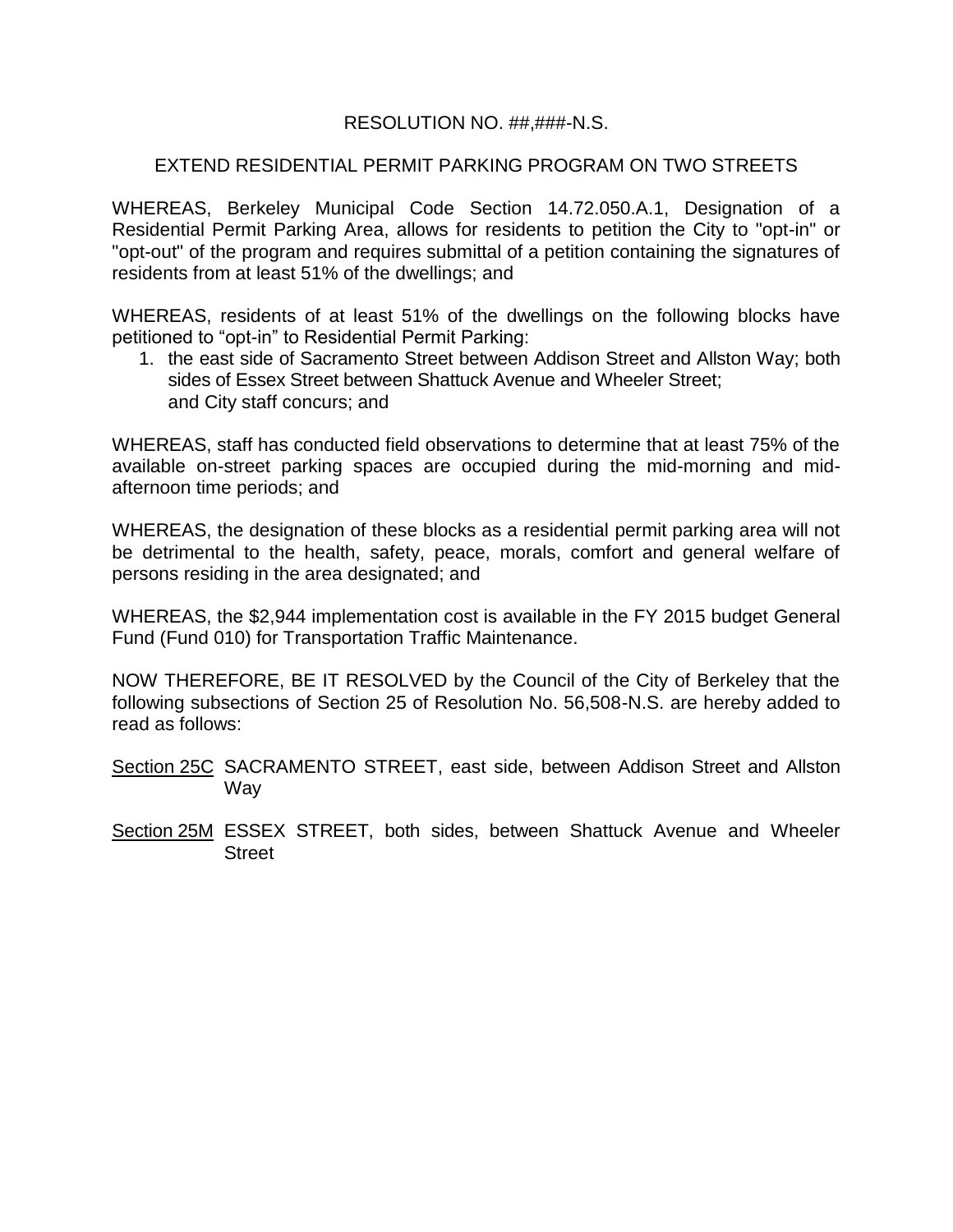# **NOTICE OF PUBLIC HEARING - BERKELEY CITY COUNCIL CITY COUNCIL CHAMBERS, 2134 MARTIN LUTHER KING JR. WAY**

# **EXTEND RESIDENTIAL PREFERENTIAL PARKING PROGRAM TUESDAY, MAY 12, 2015 AT 7:00 P.M.**

The Public Works Department is proposing to conduct a public hearing and, if recommendations are approved, adopt a Resolution amending Sections 25C and 25M of Resolution No. 56,508-N.S. by adding subsections to extend residential permit parking on the east side of Sacramento between Addison Street and Allston Way and on both sides of Essex Street between Shattuck Avenue and Wheeler Street.

The Residential Permit Parking Program allows for residents to petition the City to "opt-in" or "optout" of the Program. Complying with the requirements, residents of the blocks now being considered for opting into the Residential Permit Parking Program have submitted the qualifying signatures on petitions and also have at least 75% of the curb spaces occupied during the morning and mid-afternoon observation periods. Adding blocks within the existing residential study area boundaries through evaluations by an EIR study certified on September 27, 1988, and in accordance with California Environment Quality Act (CEQA) guidelines, are categorically exempt as defined by Section 15.162(c).

A copy of the agenda material for this hearing will be available on the City's website at [www.CityofBerkeley.info](http://www.cityofberkeley.info/) as of **April 30, 2015.**

For further information, please contact **Matthew Cotterill, Traffic Engineering Assistant** at (510) 981-6433.

Written comments should be mailed or delivered directly to the City Clerk, 2180 Milvia Street, Berkeley, CA 94704, in order to ensure delivery to all Councilmembers and inclusion in the agenda packet.

Communications to the Berkeley City Council are public record and will become part of the City's electronic records, which are accessible through the City's website. **Please note: e-mail addresses, names, addresses, and other contact information are not required, but if included in any communication to the City Council, will become part of the public record.** If you do not want your e-mail address or any other contact information to be made public, you may deliver communications via U.S. Postal Service or in person to the City Clerk. If you do not want your contact information included in the public record, please do not include that information in your communication. Please contact the City Clerk at 981-6900 or [clerk@cityofberkeley.info](mailto:clerk@cityofberkeley.info) for further information.

# **Posted:** April 30, 2015

Posting is in accordance with Berkeley Municipal Code Chapter 14.72

~~~~~~~~~~~~~~~~~~~~~~~~~~~~~~~~~~~~~~~~~~~~~~~~~~~~~~~~~~~~~~~~

I hereby certify that the Notice for this Public Hearing of the Berkeley City Council was posted at the display case located near the walkway in front of Council Chambers, 2134 Martin Luther King Jr. Way, as well as on the City's website, on April 30, 2015.

Mark Numainville, CMC, City Clerk

*If you challenge the above in court, you may be limited to raising only those issues you or someone else raised at the public hearing described in this notice, or in written correspondence delivered to the City of Berkeley at, or prior to, the public hearing. Background information concerning this proposal will be available at the City Clerk Department and posted on the City of Berkeley webpage at least 12 days prior to the public hearing.*